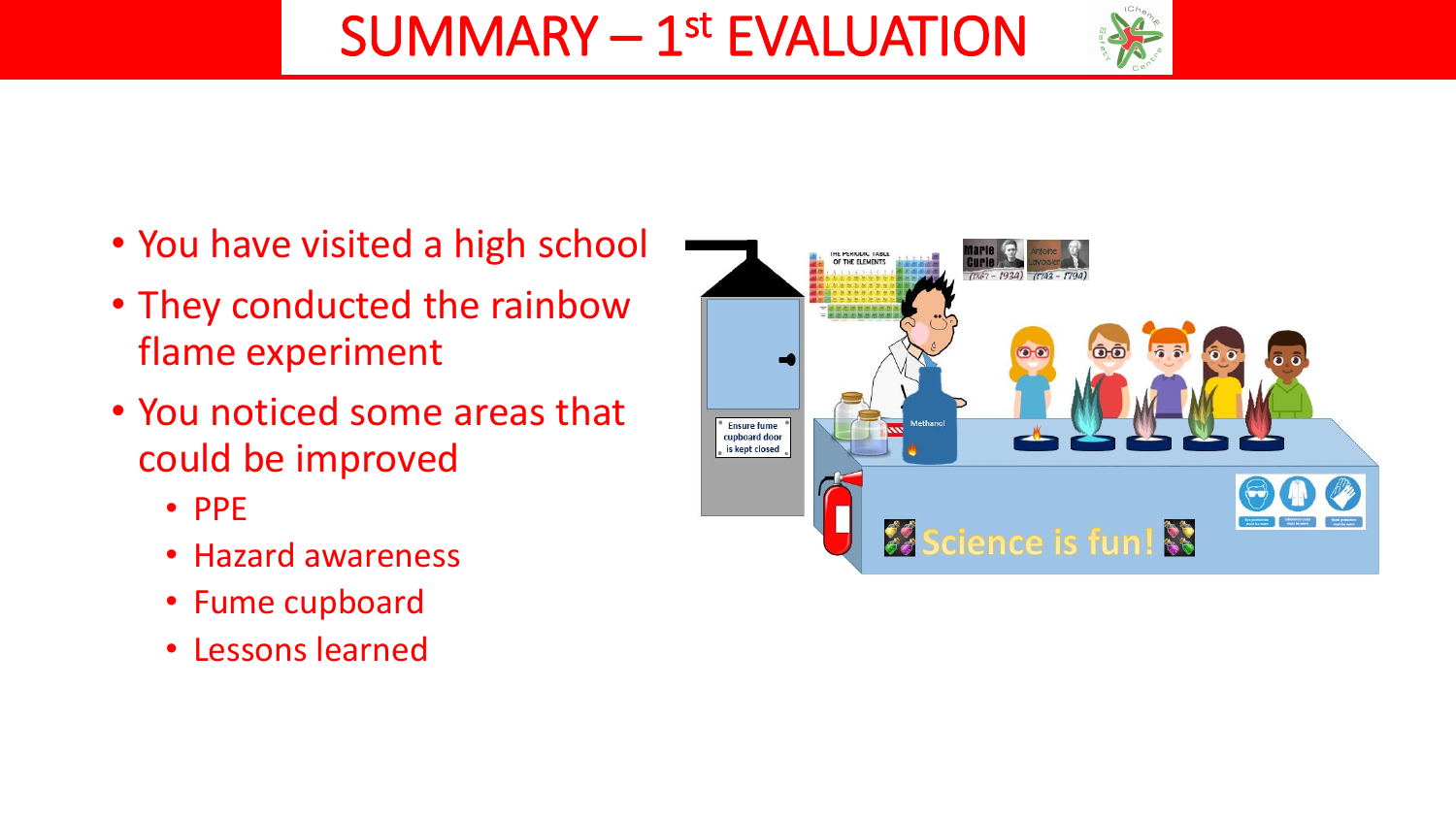## DECISION 1





**SHOULD WE IMPLEMENT ACROSS ALL**  SHOULD WE IMPLEMENT ACROSS ALL **NO YES** 

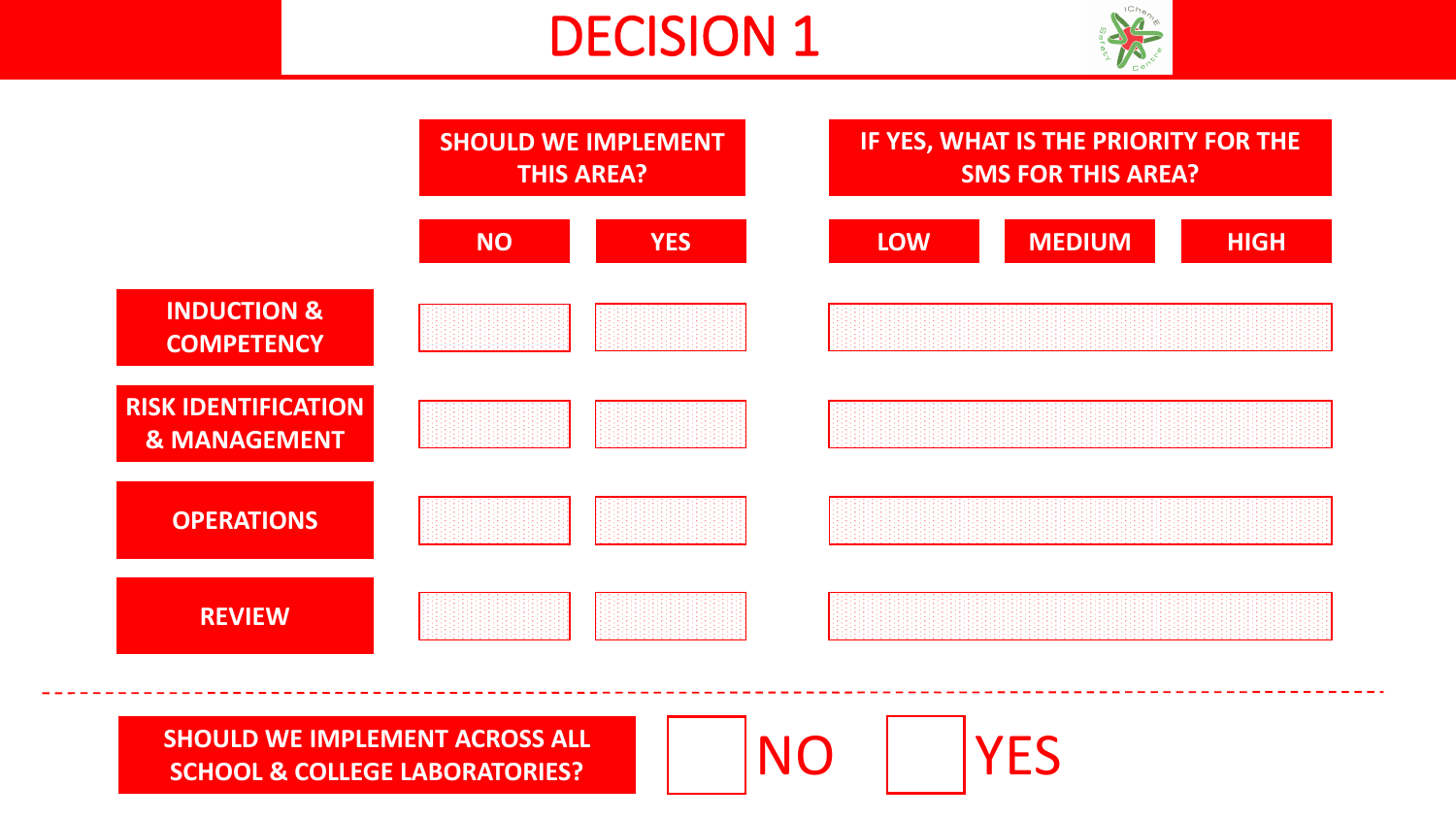SUMMARY - 2<sup>nd</sup> EVALUATION

- Field evaluation of a college
- Undertaking explosives testing
- You noticed some areas that could be improved
	- PPE
	- Hazard identification
	- Management of change
	- Standard operating procedures

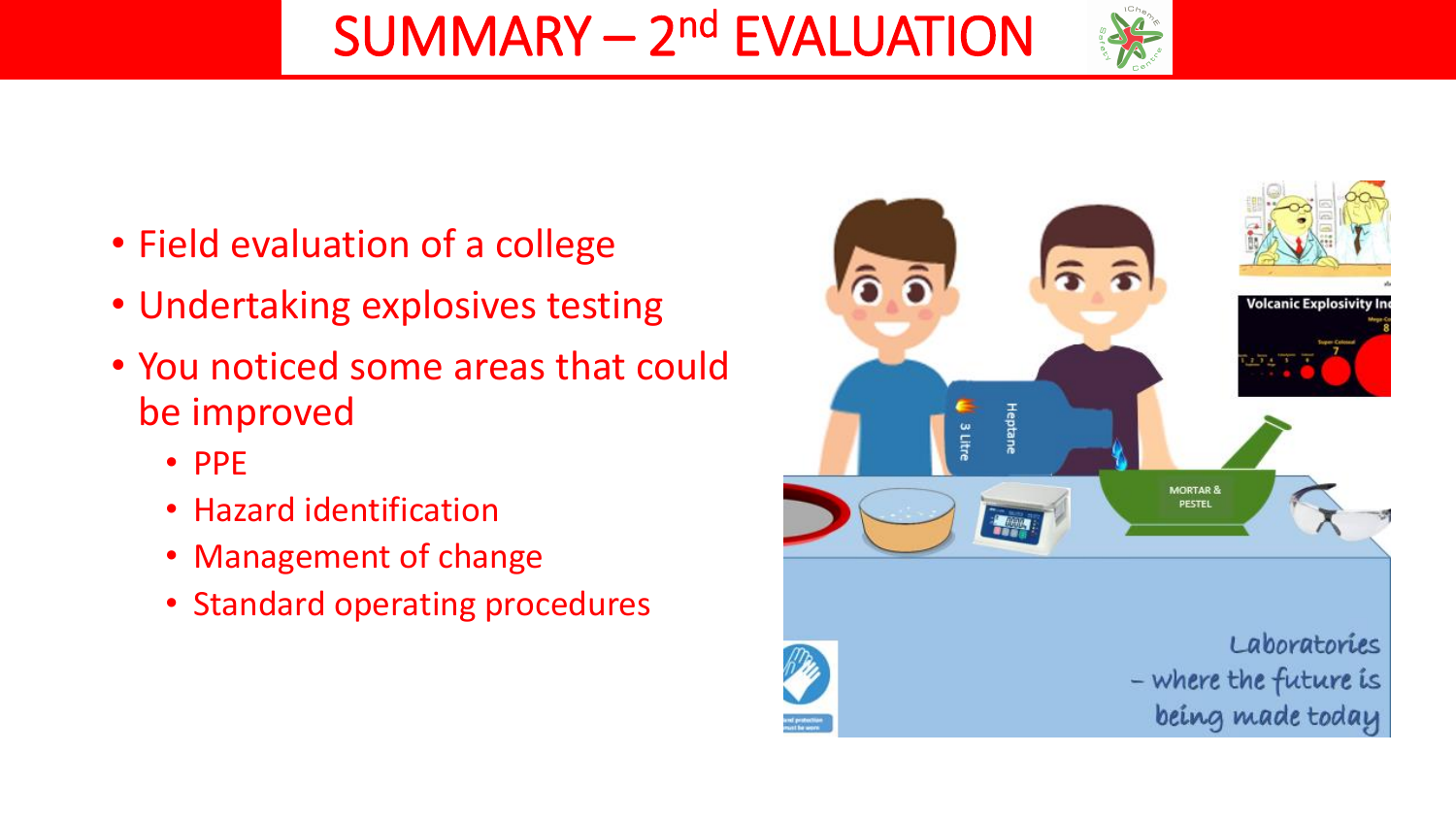## DECISION 2





**SHOULD WE IMPLEMENT ACROSS ALL**  SHOULD WE IMPLEMENT ACROSS ALL **NO YES** 

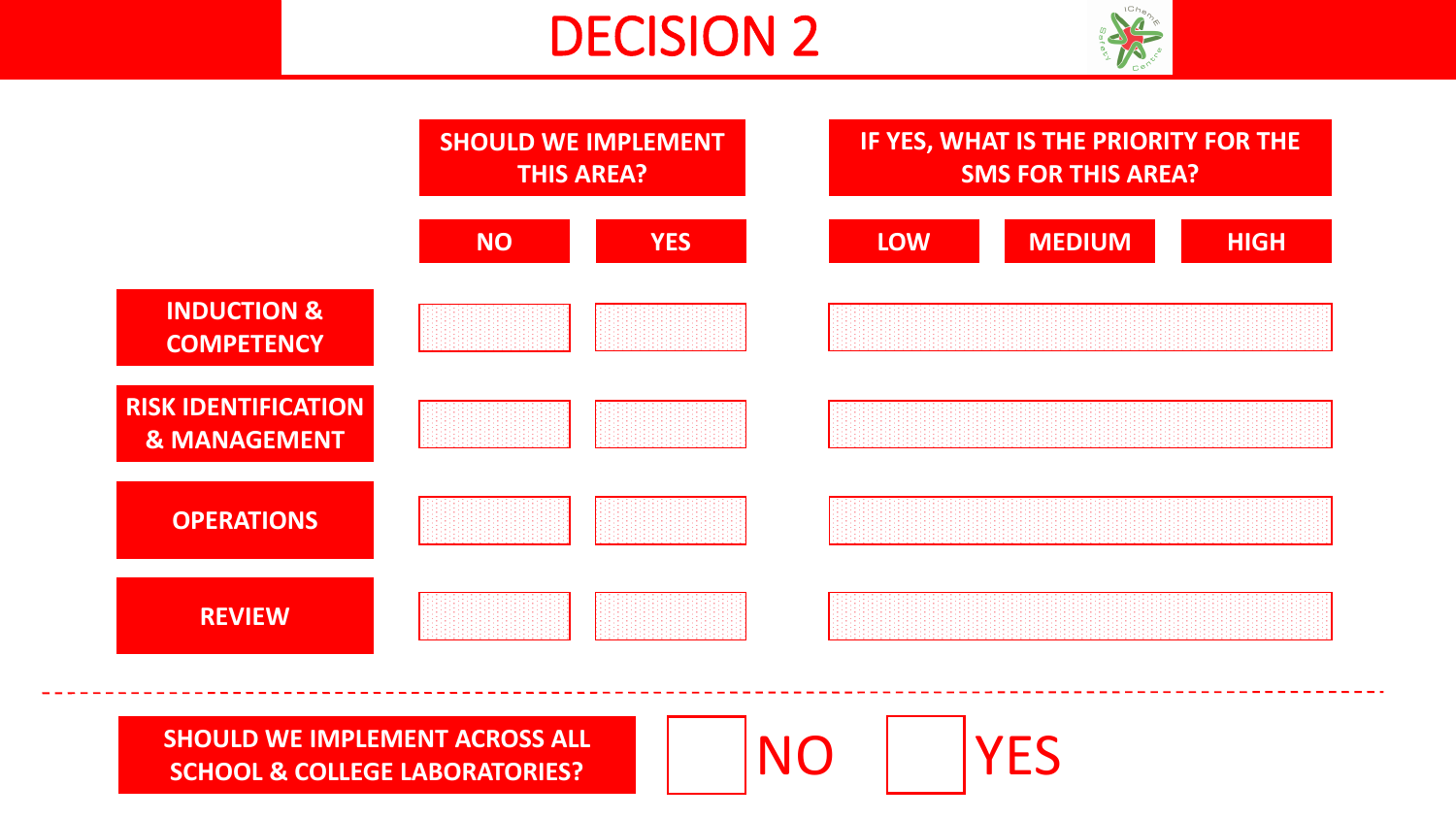- Experiment to generate vinyllithium
- A pyrophoric chemical is required
- You asked for walk through of experimental method
- You have requested a **STOP**
	- you don't feel this experiment is safe